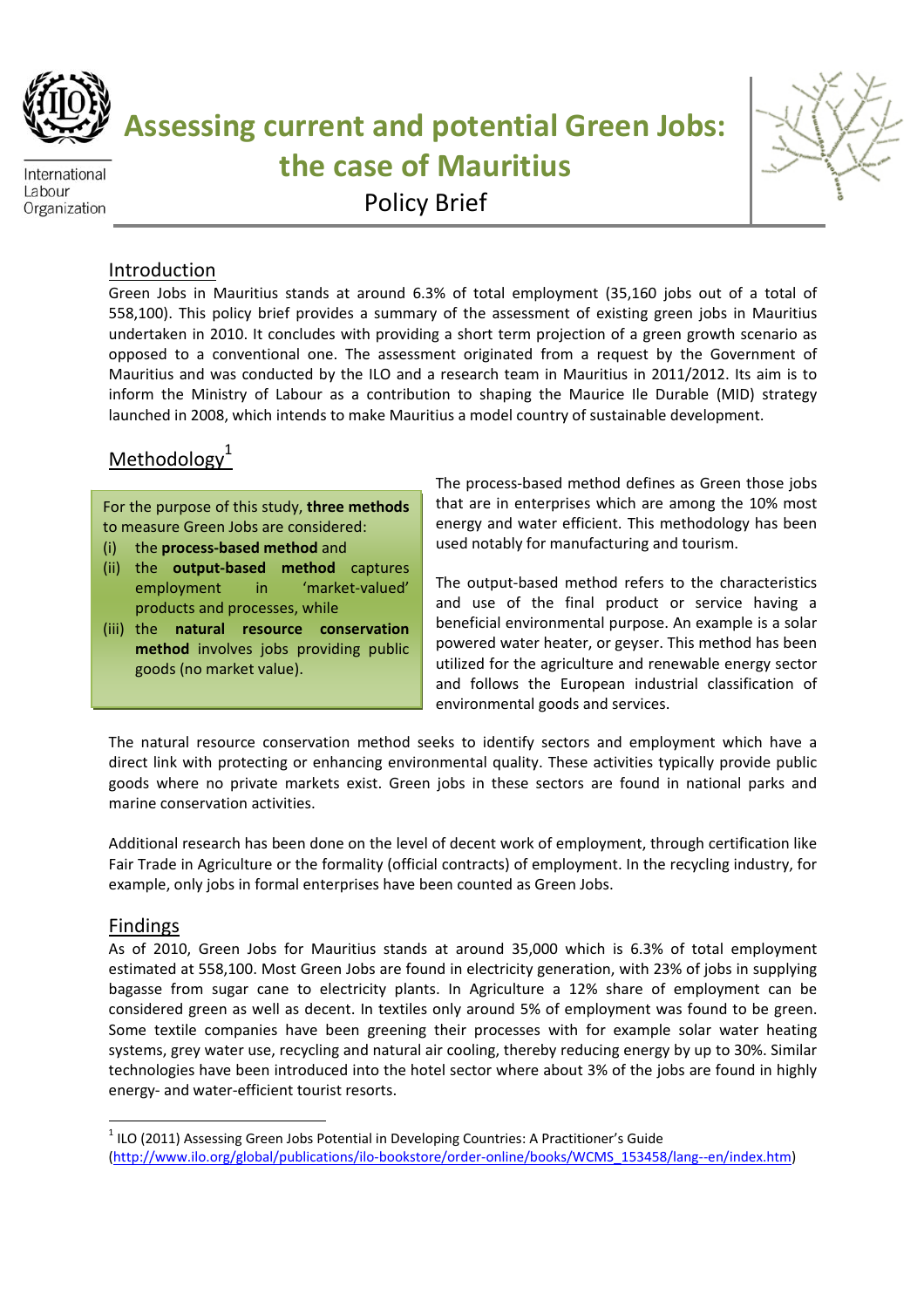#### Potential for green jobs

It is important to emphasize that each sector is linked in one way or the other with other sectors in the economy. Thus, a strategy to enhance production in a particular sector (by investment and/or raising demand) will also lead to a rise in employment and production in other sectors through backward and forward linkages along the supply chain. To assess these indirect linkages the output and employment multiplier has been calculated. The output multiplier shows the resulting rise in demand and output in other sectors. These other sectors produce inputs which are needed in the production process of the sector which increase final output. Similarly, employment multipliers show the generation of employment in the sector itself as well as the other sectors which supply input to the final output sector. In order to calculate the output and employment multiplier, the *input-output* method is used. The *inputoutput* table 2009 from the Statistic Office, Mauritius, has been disaggregated into sub‐sectors such as green agriculture, sustainable fishing, green textile, recycling, green hotel, sustainable transport, renewable energy among others. Thereby the production linkages for these sectors and sub‐sectors have been adjusted.

Having disaggregated sectors into conventional and green, a hypothetical 'what if' scenario has been applied. This is done by assuming a one million Rupee increase in final demand. Such a scenario allowed comparing the output and employment effect in the conventional sub‐sector with the green sub‐sector.

|                                | <b>Contribu</b><br>tion to<br>GDP as %<br>of total | <b>Employment</b><br>per sector as %<br>of total and %<br>of green and<br>conventional<br>sector shares |      | <b>Output</b><br>multi-<br>plier | Direct jobs<br>created by an<br>1 million<br><b>Rupee</b><br>increase in<br>final demand | Indirect jobs<br>created by an<br>1 million<br><b>Rupee</b><br>increase in<br>final demand | <b>Total jobs</b><br>created by an<br>increase of 1<br>million Rupee<br>increase in<br>final demand |
|--------------------------------|----------------------------------------------------|---------------------------------------------------------------------------------------------------------|------|----------------------------------|------------------------------------------------------------------------------------------|--------------------------------------------------------------------------------------------|-----------------------------------------------------------------------------------------------------|
| <b>Agriculture (sugar)</b>     | 4%                                                 | 8%                                                                                                      |      |                                  |                                                                                          |                                                                                            |                                                                                                     |
| Conventional                   |                                                    |                                                                                                         | 88%  | 1.21                             | 2.28                                                                                     | 0.29                                                                                       | 2.57                                                                                                |
| Green                          |                                                    |                                                                                                         | 12%  | 1.30                             | 2.28                                                                                     | 0.41                                                                                       | 2.69                                                                                                |
| <b>Manufacturing (textile)</b> | 18%                                                | 21%                                                                                                     |      |                                  |                                                                                          |                                                                                            |                                                                                                     |
| Conventional                   |                                                    |                                                                                                         | 95%  | 1.58                             | 0.7                                                                                      | 0.8                                                                                        | 1.5                                                                                                 |
| Green                          |                                                    |                                                                                                         | 5%   | 1.54                             | 1.7                                                                                      | 0.8                                                                                        | 2,5                                                                                                 |
| <b>Services (hotel)</b>        | 7%                                                 | 7%                                                                                                      |      |                                  |                                                                                          |                                                                                            |                                                                                                     |
| Conventional                   |                                                    |                                                                                                         | 97%  | 1.37                             | 0.67                                                                                     | 0.55                                                                                       | 1.23                                                                                                |
| Green                          |                                                    |                                                                                                         | 3%   | 1.37                             | 1.49                                                                                     | 0.55                                                                                       | 2.05                                                                                                |
| <b>Energy</b>                  | 2%                                                 | 1%                                                                                                      |      |                                  |                                                                                          |                                                                                            |                                                                                                     |
| Fossil fuel                    |                                                    |                                                                                                         | 77%  | 1.6                              | 0.2                                                                                      | 0.6                                                                                        | 0.8                                                                                                 |
| Renewable                      |                                                    |                                                                                                         | 23%  | 2.5                              | 0.2                                                                                      | 1.2                                                                                        | 1.4                                                                                                 |
| <b>Other sectors</b>           | 69%                                                | 63%                                                                                                     |      |                                  |                                                                                          |                                                                                            |                                                                                                     |
| <b>Total</b>                   | 100%                                               | 100%                                                                                                    | 6.3% |                                  |                                                                                          |                                                                                            |                                                                                                     |

Table 1: One million Rupee increase in final demand and its effects on output, direct and indirect jobs on selected sectors

Agriculture: The output and employment multiplier for the green sub-sector is higher than for conventional agriculture (1.3 vs. 1.2 for output and 2.6 vs. 2.7 for employment). Accordingly, employment gains range from +5 per cent (and +7 per cent for the output). This is since green agriculture relies relative more on inputs which are produced locally such as organic fertilizers. This eventually implies the use of more transportation, packaging and other processes in the production of these inputs. Thus, when planters use inputs from the domestic economy, they create relatively more demand and employment in other sectors as well.

**Green manufacturing and textile:** The green manufacturing sector stands out notably because of a higher direct employment effect (1.7 vs. 0.7). The higher employment effect translates into employment gains of +67% in comparison to the conventional sector. Given that renewable energy systems such as solar water heaters, recycling measures and grey water use are more labor intensive than operating conventional factories the higher employment effect is intuitive.